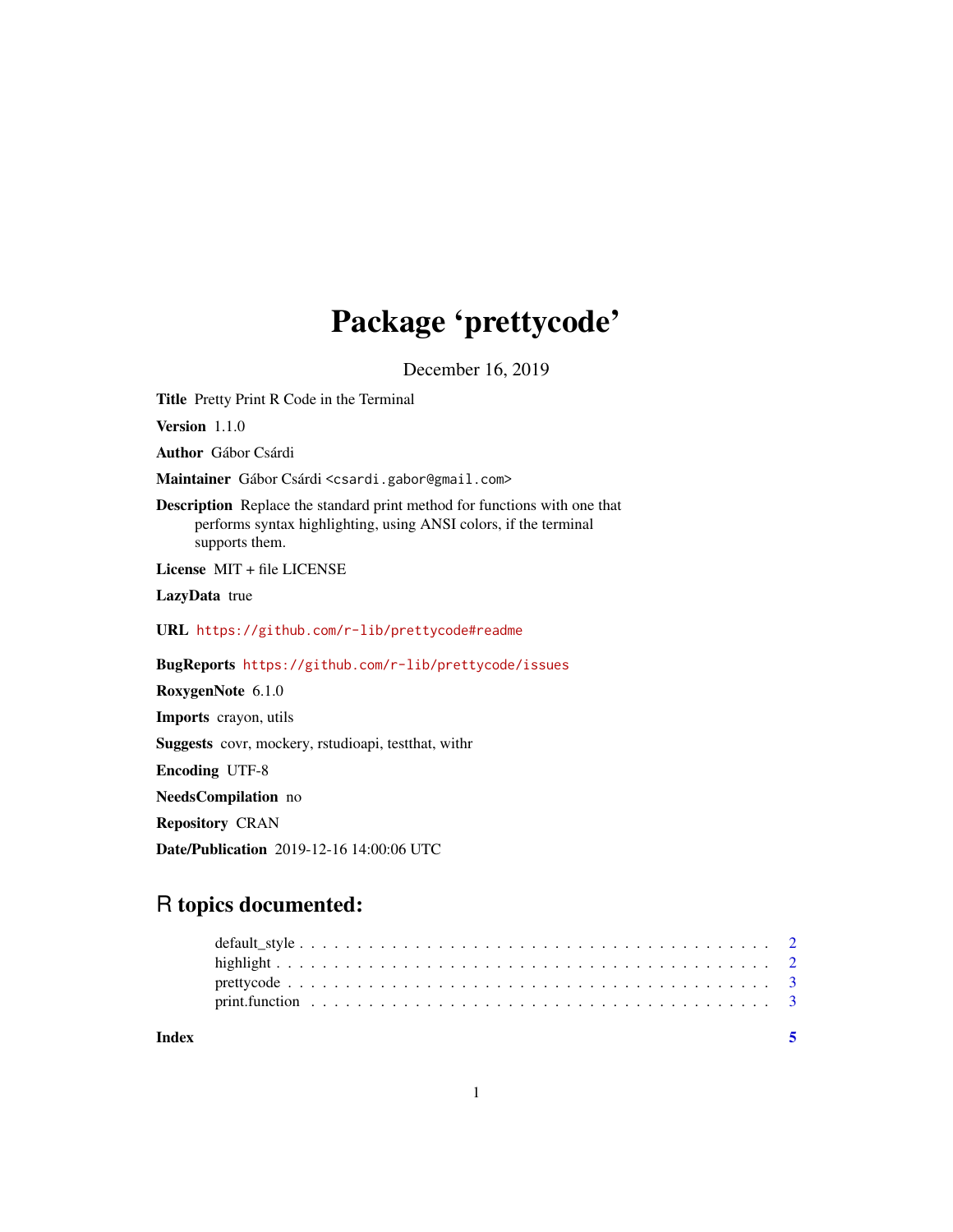# Description

A style function must return a named list of functions. Possible entries:

- reserved: reserved words
- number: numeric literals
- null: the NULL constant
- operator: operators, including assignment
- call: function calls
- string: character literals
- comment: comments
- bracket: brackets: (){}[]

## Usage

default\_style()

# Details

Each entry in a list must be a function that takes a character scalar, and returns a character scalar with the exception of bracket which should be a list of functions defining a color sequence. The default style adds ANSI formatting to the code.

Note that you can also change the code if you like, e.g. to include a unicode arrow character instead of the two-character assignment operator.

# Examples

highlight(deparse(get), style = default\_style())

highlight *Syntax highlight R code*

# Description

Syntax highlight R code

#### Usage

highlight(code, style = default\_style())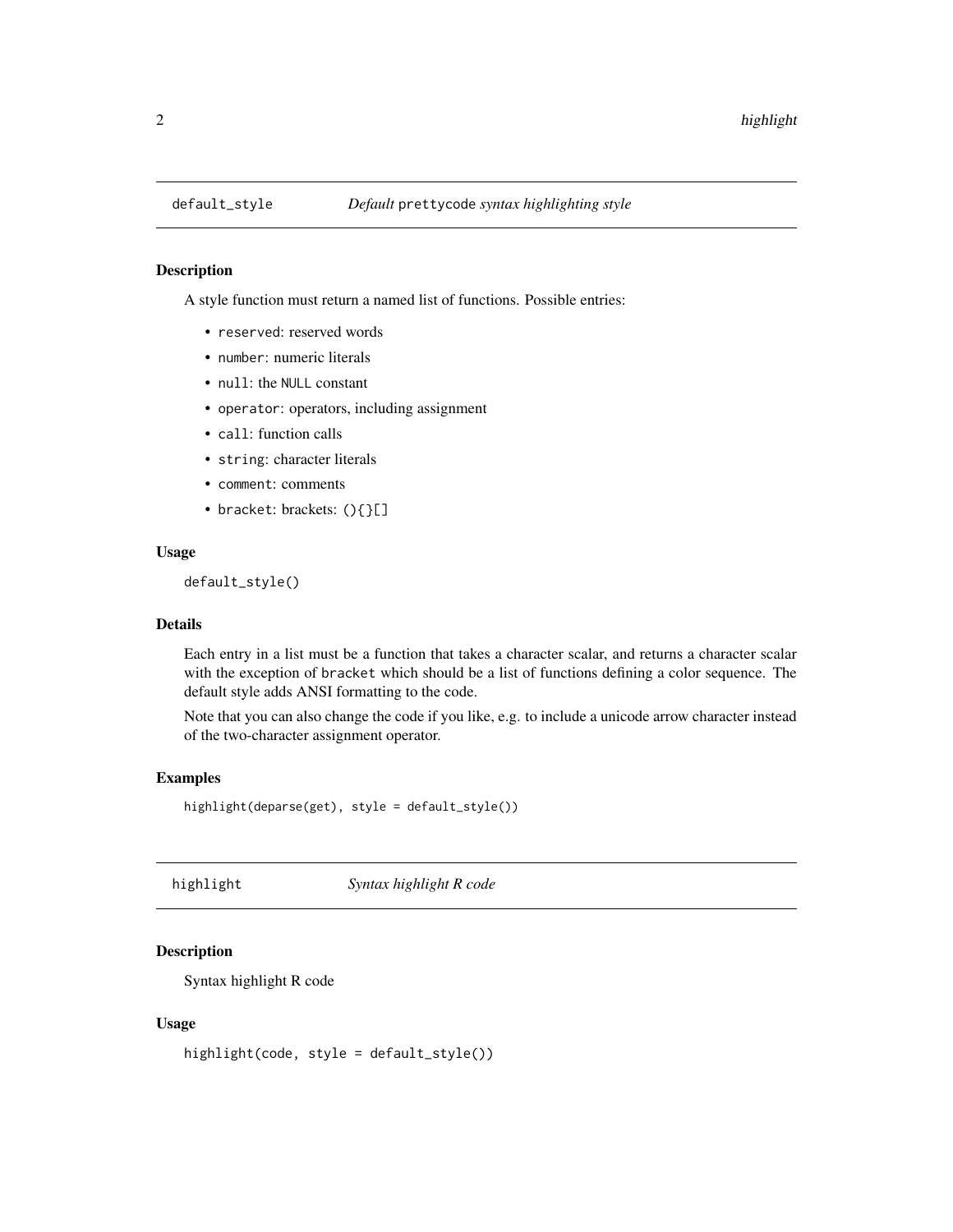# <span id="page-2-0"></span>prettycode 3

# Arguments

| code  | Character vector, each element is one line of code. |
|-------|-----------------------------------------------------|
| stvle | Style functions, see default_style().               |

# Value

Character vector, the highlighted code.

# Examples

```
highlight(deparse(ls))
cat(highlight(deparse(ls)), sep = "\\n")
```
prettycode *Pretty Print R Code in the Terminal*

# Description

Replace the standard print method for functions with one that performs syntax highlighting, using ANSI colors, if the terminal supports them.

## Usage

prettycode()

print.function *Print a function with syntax highlighting*

# Description

To turn on pretty printing of functions, you need to call prettycode::prettycode(). It might be a good idea to call it from your .Rprofile.

# Usage

## S3 method for class 'function'  $print(x, useSource = TRUE, style = defaultstyle(),$ ...)

# Arguments

| x         | Function to print.                                            |
|-----------|---------------------------------------------------------------|
| useSource | Whether to use the stored source code, if available.          |
| stvle     | The highlight style to use, see default_style().              |
| $\ddotsc$ | Not used currently, for compatibility with the print generic. |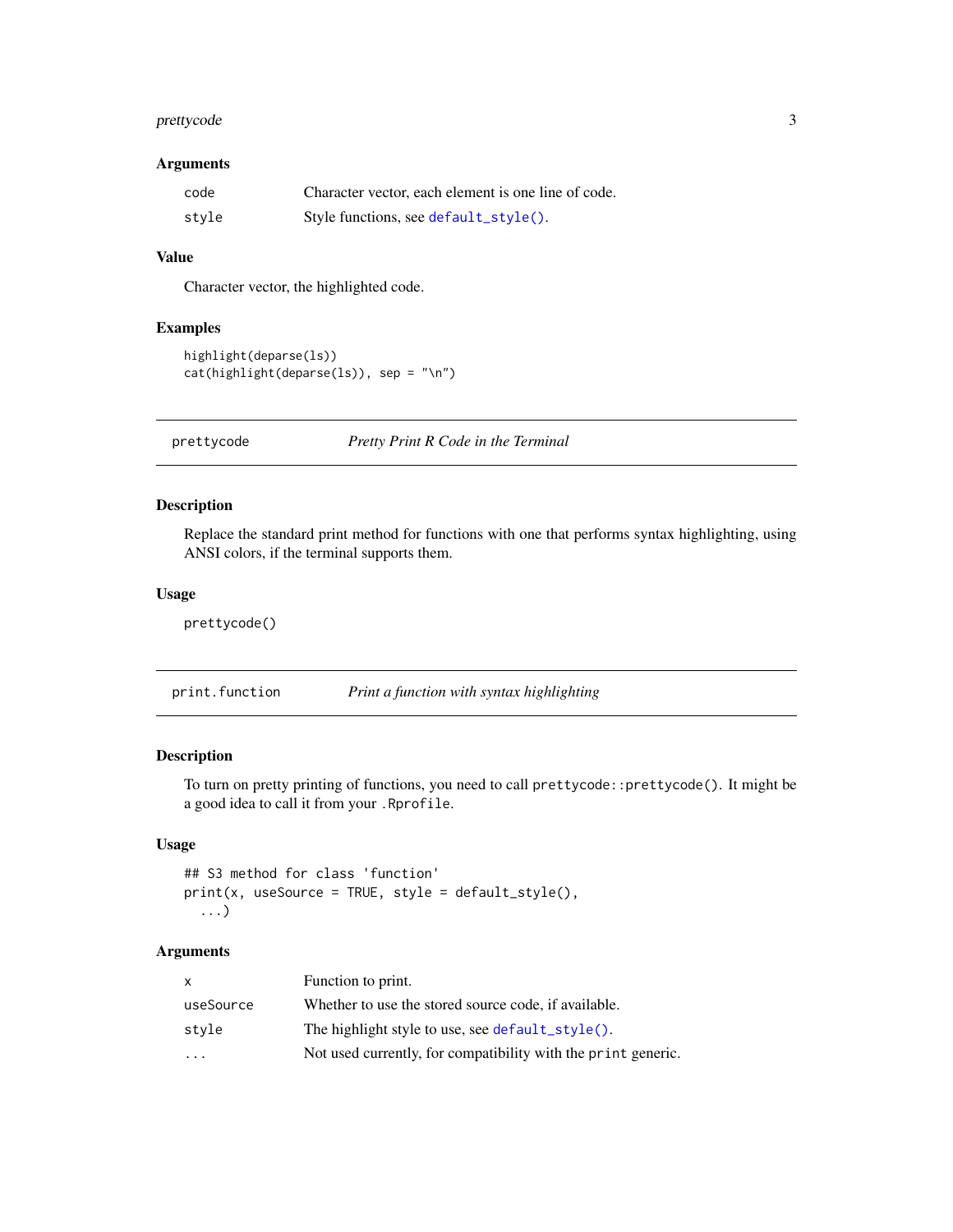4 print.function

# Value

The function, invisibly.